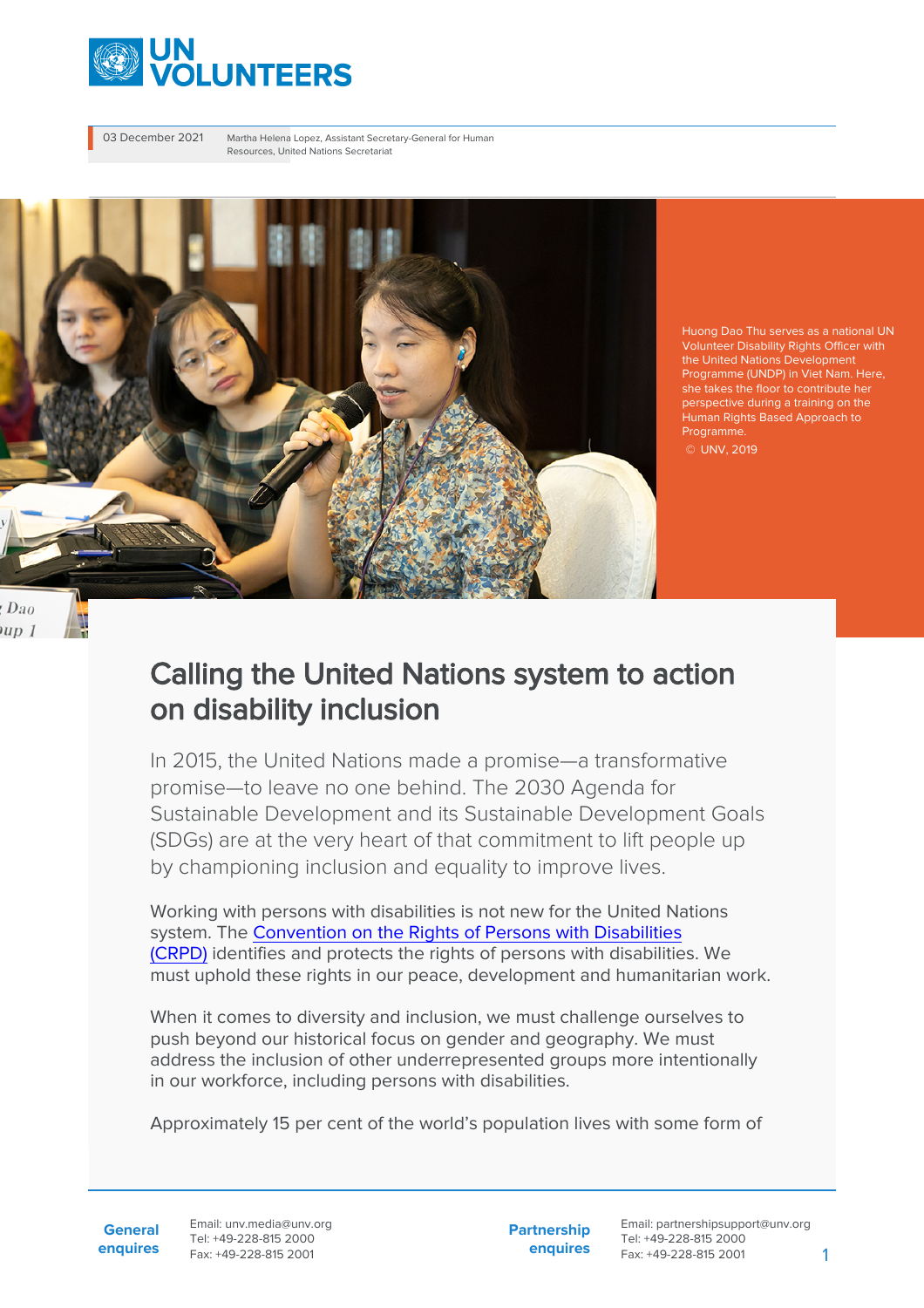

disability.<sup>1</sup>This global estimate continues to rise in line with the increase in global population. We know that the United Nations workforce does not proportionally represent persons with disabilities and that it should reflect the diversity of our Member States and the world in which we operate.

At the end of December 2019, the United Nations General Assembly adopted resolution [74/253](https://undocs.org/en/A/RES/74/253) on the report of the Joint Inspection Unit (JIU) on enhancing accessibility for persons with disabilities to conferences and meetings of the United Nations system ([JIU/REP/2018/6\)](https://undocs.org/en/JIU/REP/2018/6).

Inspector Gopinathan Achamkulangare, in an [interview with the](https://www.un.org/en/un-chronicle/leaving-no-one-behind-chronicle-conversation-gopinathan-achamkulangare-jiu-inspector) [UN](https://www.un.org/en/un-chronicle/leaving-no-one-behind-chronicle-conversation-gopinathan-achamkulangare-jiu-inspector) [Chronicle](https://www.un.org/en/un-chronicle/leaving-no-one-behind-chronicle-conversation-gopinathan-achamkulangare-jiu-inspector), spoke of how "mainstreaming accessibility as a cross-cutting issue in the work of organizations has been limited". The report also revealed that funding and costs often become excuses for inaction, but that the problem most often is lack of awareness.

We know that a diverse workforce delivers more effectively. We know that persons with disabilities bring unique inputs and perspectives. This makes us better as an organization and helps us become more effective partners to the countries and people we work with. Beyond this, we know the United Nations system has been missing out on the skillsets, talent and experience that persons with disabilities bring.

**C** Persons with disabilities still face a plethora of barriers, stereotypes, stigma and discrimination in accessing services and securing effective participation in society. If I can be included and can contribute meaningfully, I can inspire other persons with disabilities. We can all play a critical role in ensuring an inclusive and accessible society for all. -- Gift Govere, United Nations Volunteer Project Officer with the United Nations Development Programme (UNDP), Zimbabwe

**General**

**enquires** Fax: +49-228-815 2001 Email: unv.media@unv.org Tel: +49-228-815 2000

**Partnership enquires**

Email: partnershipsupport@unv.org Tel: +49-228-815 2000 Fax: +49-228-815 2001 2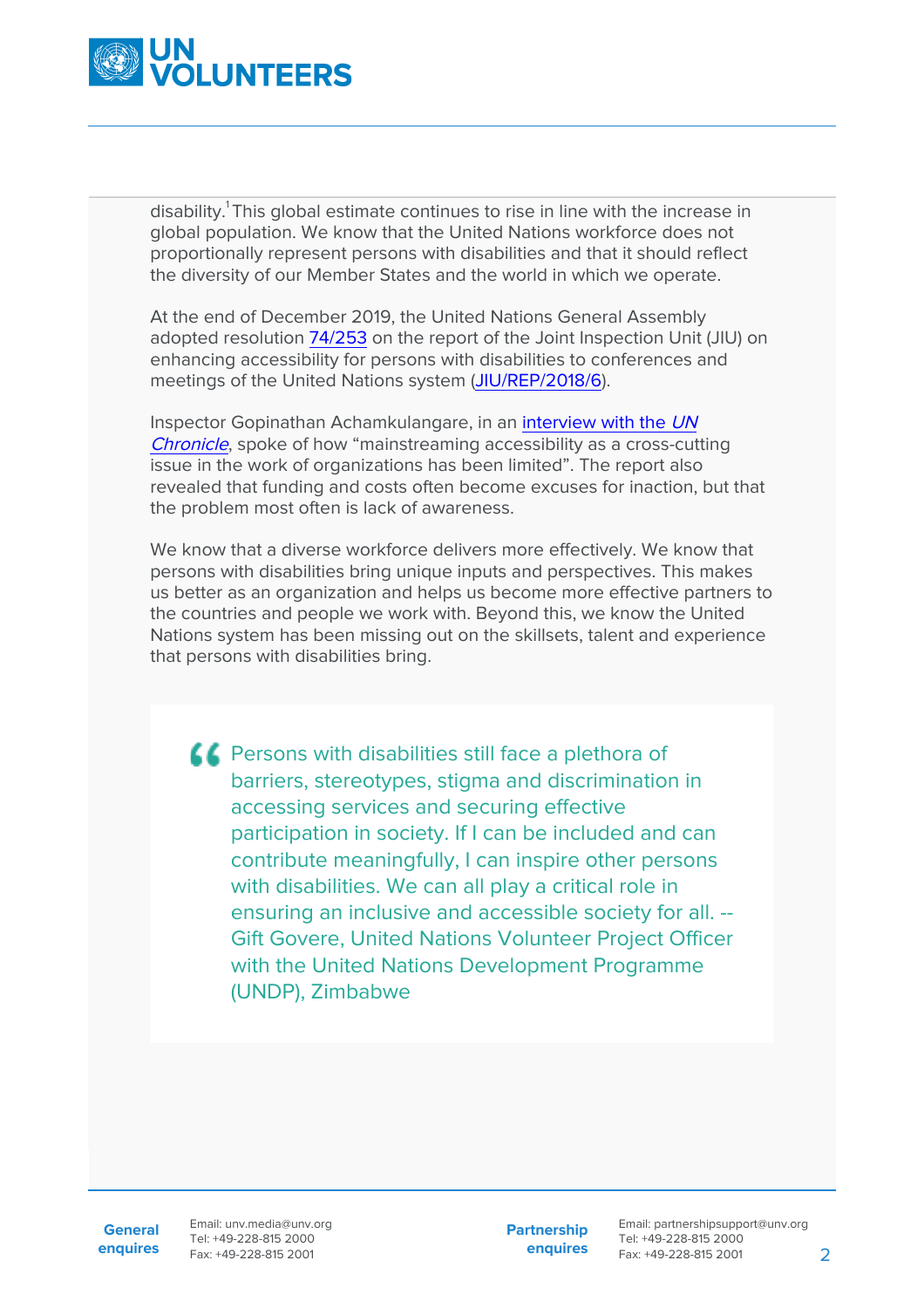



The United Nations Volunteers (UNV) programme provides the United Nations system with a pool of talented and dedicated professionals from which to choose. Serving as United Nations Volunteers, these individuals bolster the delivery of United Nations funds, agencies and programmes on their mandates. This makes UNV an optimal partner for advancing the inclusion agenda.

For a few years now, UNV has turned its attention to increasing the integration of persons with disabilities into the development sector workforce through volunteerism. Step by step, it is building a talent pipeline of highly qualified professionals with disabilities who can contribute to the attainment of the SDGs at the national and global levels. For example, UNV and UNDP have partnered on a Talent Programme for Young Professionals with Disabilities.<sup>2</sup>

The intentionality of UNV in recruiting volunteers with disabilities and addressing reasonable accommodation needs sends an important signal to the wider United Nations system. It reinforces my view that building and sustaining a diverse and inclusive workforce requires a systematic approach on two fronts: to actively attract and recruit candidates from underrepresented groups, and to build an enabling and inclusive culture, where everyone has the opportunity to participate on an equal basis.

### **Inclusion in the UN system as a volunteer has meant**

**General enquires** Email: unv.media@unv.org Tel: +49-228-815 2000 Fax: +49-228-815 2001

**Partnership enquires** Email: partnershipsupport@unv.org Tel: +49-228-815 2000 Fax: +49-228-815 2001 3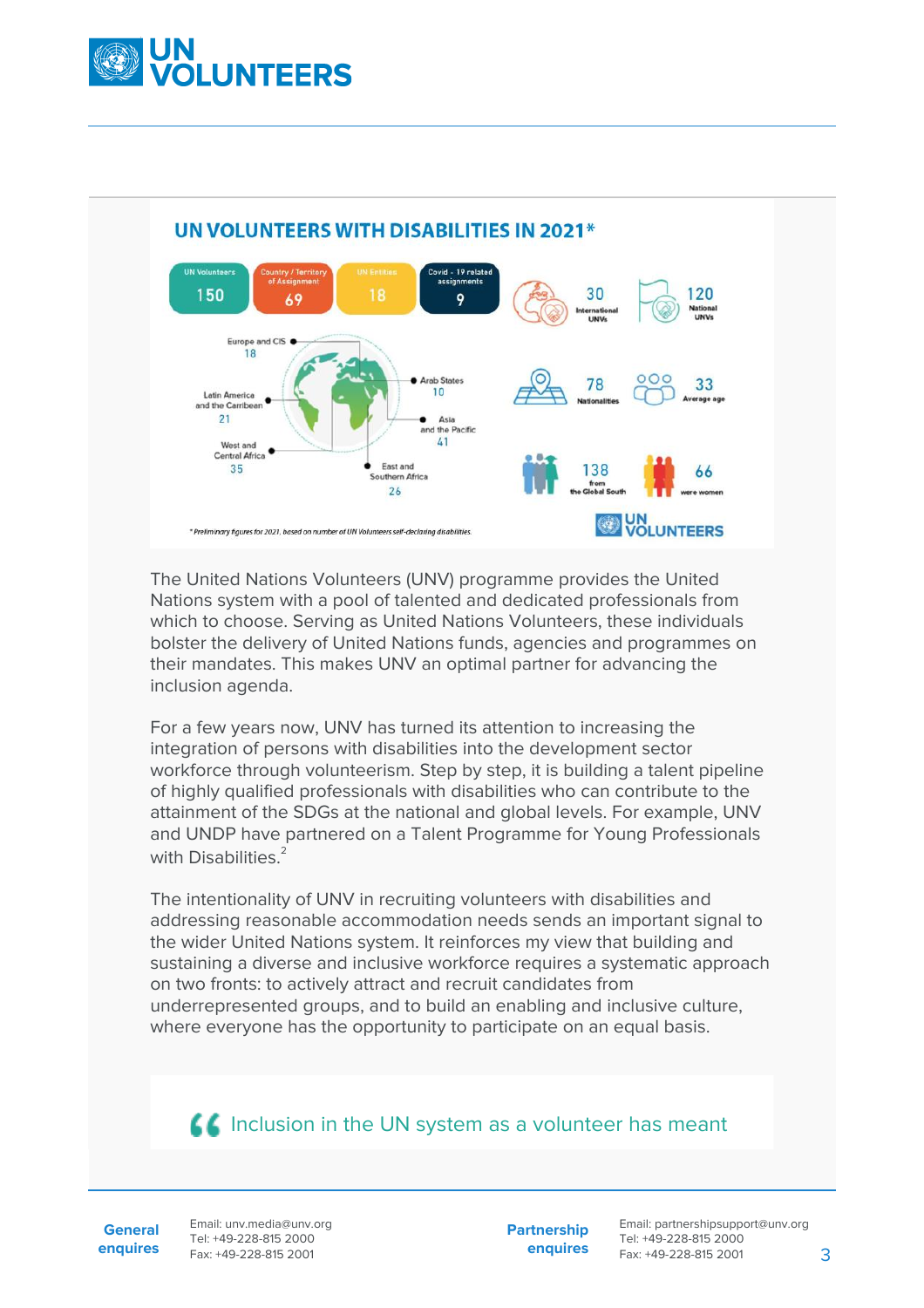

greater independence, self-improvement, personal **CC** growth, productivity, motivation, inspiration and capacity development, allowing me to be able to contribute to my family and society. It was a challenge, both for me and the organization; we had to adapt to each other. But with reasonable adjustments (an adaptation of the desk to the necessary height, placement of access ramps, transport management and assistance), I have been able to discharge my functions fully. --Olga Altman, United Nations Volunteer for Inclusion, Innovation and the 2030 Agenda, UNDP in the Dominican Republic

The CRPD recognizes that more must be done to enhance lives and opportunities for those with disabilities. The SDGs reference disability in seven targets across five goals, while another six goals have targets linked to disability-inclusive development.

The direction is clear. The United Nations system cannot falter in improving accessibility in our global work simply because it is hard. There are challenges, and we must rise to them. We have the Convention, the SDGs and the frameworks; now, we must do the work. This is even more urgent in the context of COVID-19.

We take diversity and the representation of marginalized groups seriously; it speaks to the trust we have in the United Nations and the perception of our legitimacy. To remain credible, the United Nations must ensure that we are walking our talk in our international civil service.

We owe that to "the peoples of the United Nations".

#### **Notes**

 $^{\rm 1}$ The World Health Organization and the World Bank, *World Report on* Disability, WHO/NMH/VIP/11.01. Available at [https://www.who.int/teams/noncommunicable-diseases/sensory-functions](#page--1-0) [-disability-and-rehabilitation/world-report-on-disability](#page--1-0)

**General**

**Partnership enquires**